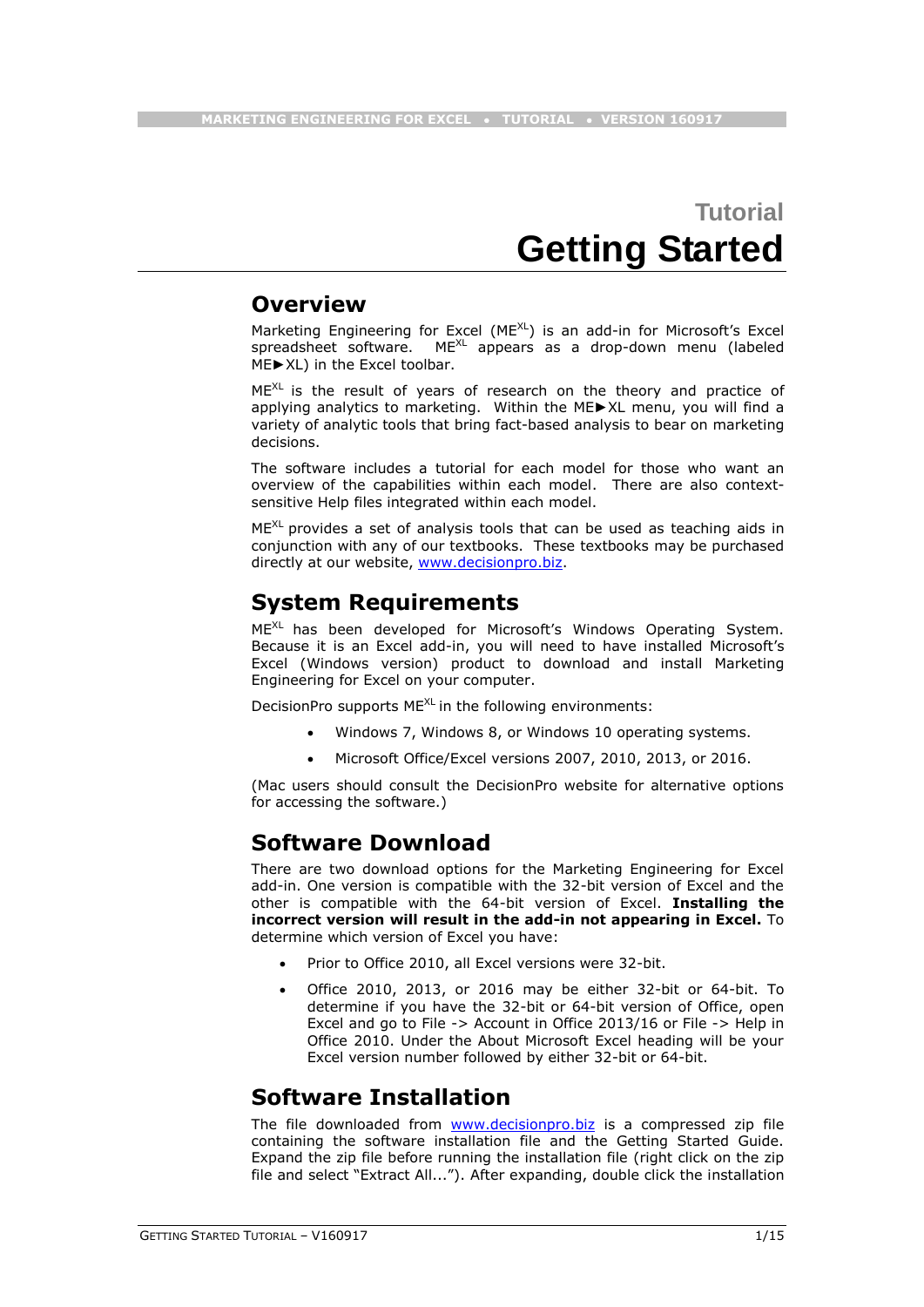file (e.g., MEXL\_V2-0\_EDU\_130530.msi). (Be sure to uninstall any previous versions of  $ME^{XL}$  before installing a new version; see the section on software removal to do so.)

This guide has been developed for installation using Windows XP and Office 2003. Users installing with later versions of Windows or Office may see subtle differences in  $fyz$ the installation prompts, but the overall flow will remain the same. Should you encounter any difficulty during installation of Marketing Engineering for Excel, please visit [www.decisionpro.biz](http://www.decisionpro.biz/) and review the FAQs located there. If you are unable to resolve an installation problem, please email us at [support@decisionpro.biz.](mailto:support@decisionpro.biz)

> Depending on the settings of your particular system, you may get a security warning, as shown in the following dialog box. If such a warning appears, click on the Run button.

| Open File - Security Warning                                                                                                                                                        |  |
|-------------------------------------------------------------------------------------------------------------------------------------------------------------------------------------|--|
| The publisher could not be verified. Are you sure you want to<br>run this software?                                                                                                 |  |
| Name: e\Downloads\ME4XL20-2012Oct16-Licensing.msi                                                                                                                                   |  |
| Publisher: Unknown Publisher                                                                                                                                                        |  |
| Type: Windows Installer Package                                                                                                                                                     |  |
| From: C:\Users\Mike\Downloads\ME4XL20-2012Oct16-                                                                                                                                    |  |
| Cancel<br>Run                                                                                                                                                                       |  |
| V Always ask before opening this file                                                                                                                                               |  |
| This file does not have a valid digital signature that verifies its<br>publisher. You should only run software from publishers you trust.<br>How can I decide what software to run? |  |

If installing with **Windows 8**, you may get the security warning shown below. If you click "OK" the installation will terminate. You must click "More info".



Clicking "More info" will show the screen below, where you should click "Run anyway"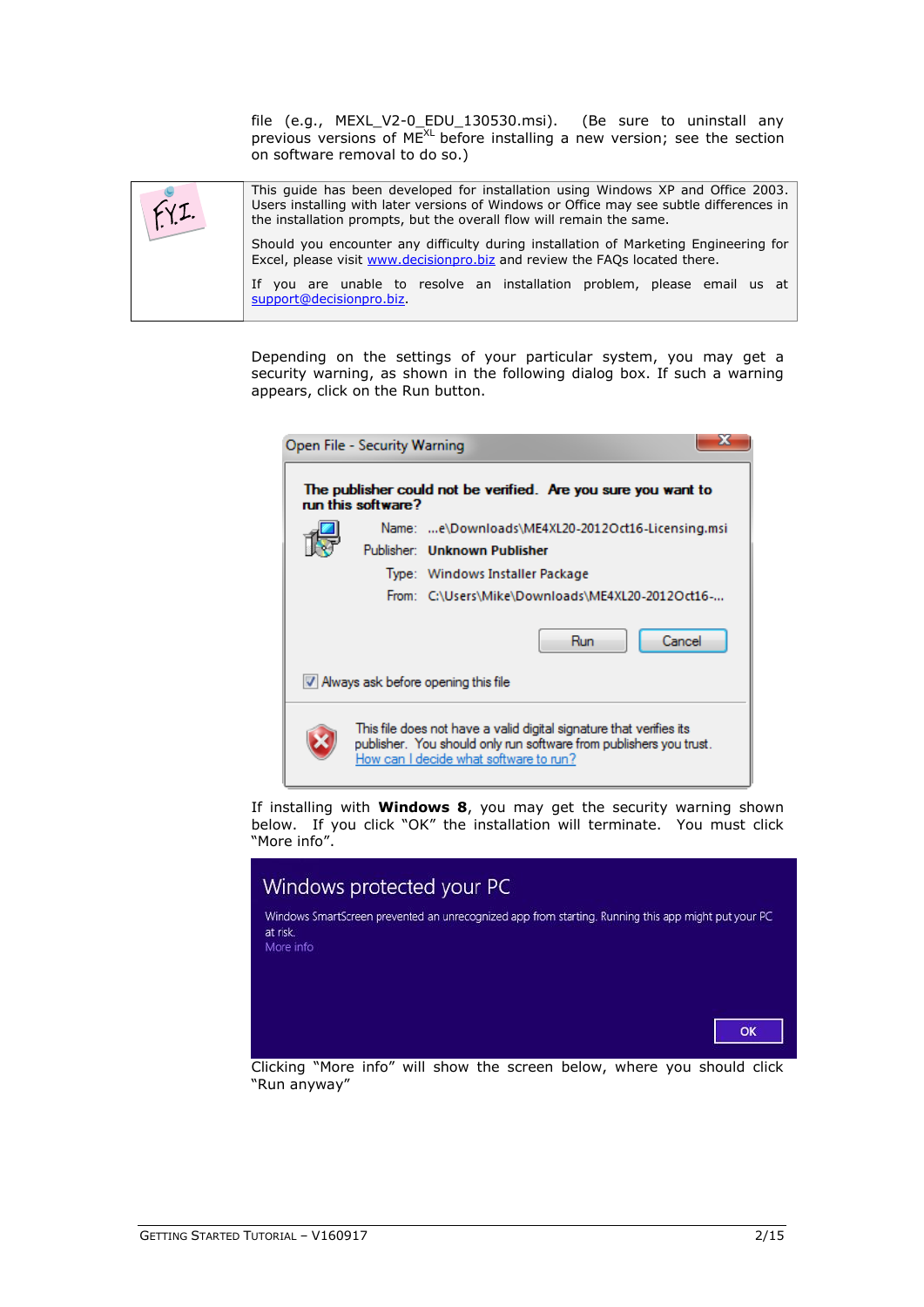

**Note:** If you have User Account Control (UAC) enabled, you may also get a prompt from UAC asking for permission to continue the installation.



When the initial ME<sup>XL</sup> installation dialog box appears, click Next.

| Marketing Engineering for Excel                                                                                                                                                                                                                                                                       |
|-------------------------------------------------------------------------------------------------------------------------------------------------------------------------------------------------------------------------------------------------------------------------------------------------------|
| Welcome to the Marketing Engineering for Excel<br>Setup Wizard                                                                                                                                                                                                                                        |
| The installer will guide you through the steps required to install Marketing Engineering for Excel on:<br>your computer.                                                                                                                                                                              |
| WARNING: This computer program is protected by copyright law and international treaties.<br>Unauthorized duplication or distribution of this program, or any portion of it, may result in severe civil<br>or criminal penalties, and will be prosecuted to the maximum extent possible under the law. |
| Next<br>Cancel<br>< Back                                                                                                                                                                                                                                                                              |

You will be prompted to choose the folder in which you want to install the software. Change the default folder location if desired. It is best to install  $ME^{XL}$  on a local drive rather than a network drive. Click Next when ready.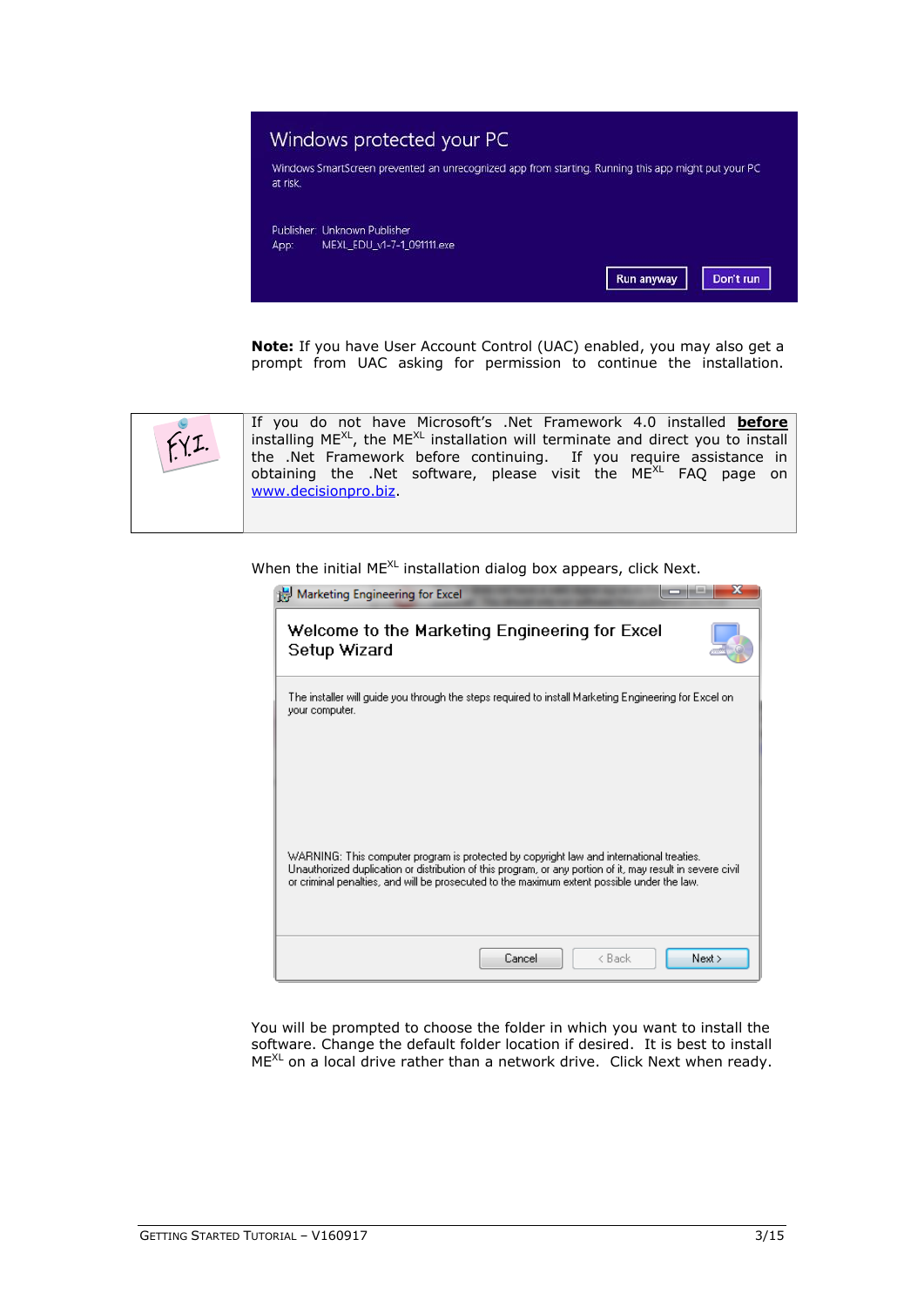| Marketing Engineering for Excel                                                     |                                                                                                                    |
|-------------------------------------------------------------------------------------|--------------------------------------------------------------------------------------------------------------------|
| Select Installation Folder                                                          |                                                                                                                    |
| The installer will install Marketing Engineering for Excel to the following folder. |                                                                                                                    |
|                                                                                     | To install in this folder, click "Next". To install to a different folder, enter it below or click "Browse".       |
| Folder:<br>C:\Program Files (x86)\DecisionPro, Inc\Marketing Engineering for Ex     | Browse<br>Disk Cost<br>Install Marketing Engineering for Excel for yourself, or for anyone who uses this computer: |
| <b>◎</b> Everyone                                                                   |                                                                                                                    |
| Just me                                                                             |                                                                                                                    |
|                                                                                     | Cancel<br>< Back<br>Next >                                                                                         |

ME<sup>XL</sup> is distributed with several optional data files that provide additional analytic spreadsheets you may find useful. The default installation directory for these optional files is My Marketing Engineering under My Documents.

To accept this location, click Next. To choose a different directory, overtype the file name displayed.

| Marketing Engineering for Excel                                                                                                                                                                                                                                                                                        |      |
|------------------------------------------------------------------------------------------------------------------------------------------------------------------------------------------------------------------------------------------------------------------------------------------------------------------------|------|
| Please Select Directory for My Marketing<br>Engineering                                                                                                                                                                                                                                                                |      |
| The academic software comes with several data files, cases, and interactive spreadsheets. By<br>default, these files will be placed in the My Marketing Engineering folder within your Documents.<br>folder. If the location below is not your desired location, please change the text to your preferred<br>location. |      |
| Folder                                                                                                                                                                                                                                                                                                                 |      |
| C:\Users\Mike\Documents\My Marketing Engineering\                                                                                                                                                                                                                                                                      |      |
|                                                                                                                                                                                                                                                                                                                        |      |
|                                                                                                                                                                                                                                                                                                                        |      |
|                                                                                                                                                                                                                                                                                                                        |      |
|                                                                                                                                                                                                                                                                                                                        |      |
|                                                                                                                                                                                                                                                                                                                        |      |
|                                                                                                                                                                                                                                                                                                                        |      |
|                                                                                                                                                                                                                                                                                                                        |      |
| Cancel<br>< Back                                                                                                                                                                                                                                                                                                       | Next |

A dialog box will appear and ask you to confirm the software installation. Click Next to install, or click Cancel to stop the installation.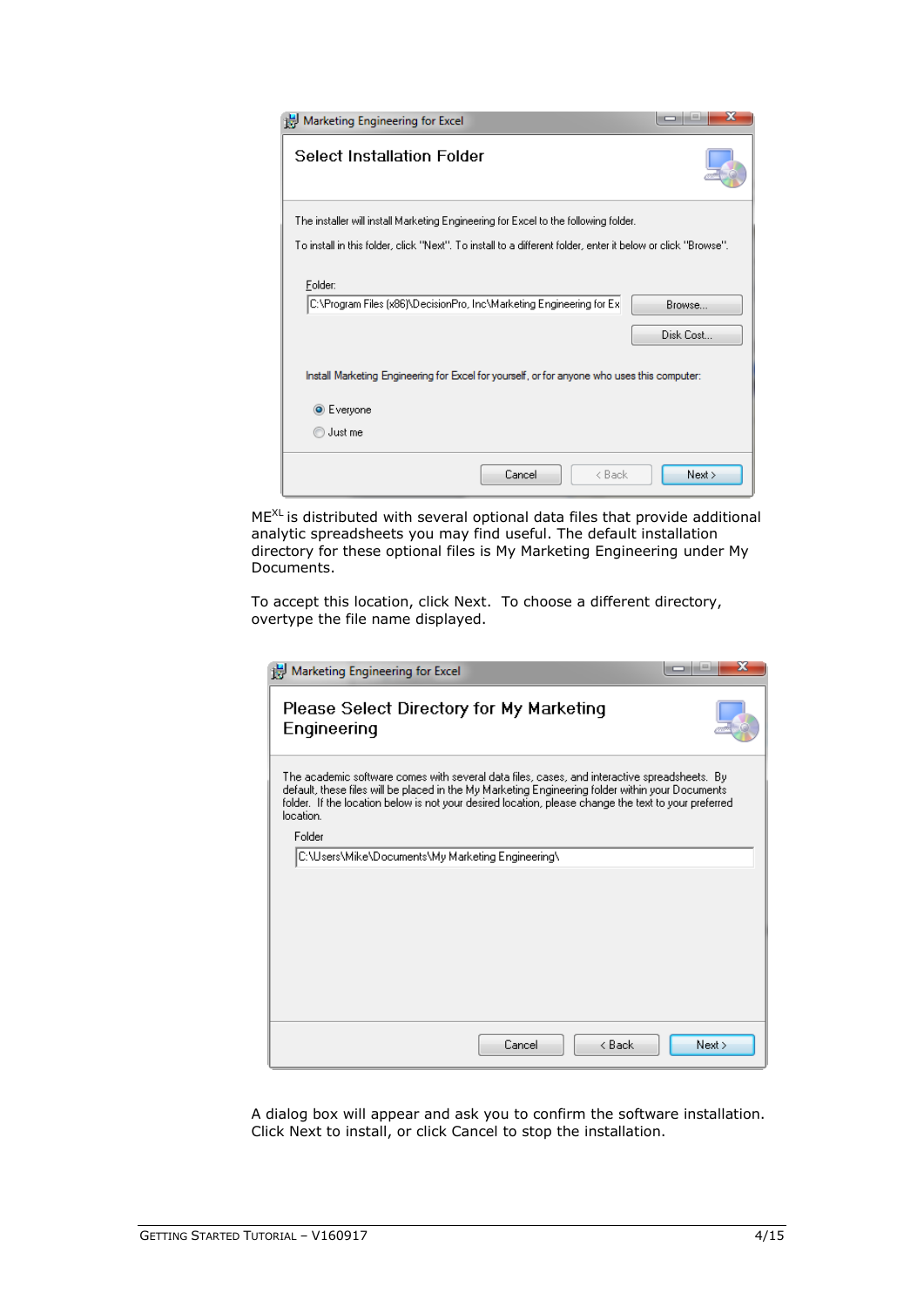| Marketing Engineering for Excel                                                     | x      |
|-------------------------------------------------------------------------------------|--------|
| <b>Confirm Installation</b>                                                         |        |
| The installer is ready to install Marketing Engineering for Excel on your computer. |        |
| Click "Next" to start the installation.                                             |        |
|                                                                                     |        |
|                                                                                     |        |
|                                                                                     |        |
|                                                                                     |        |
|                                                                                     |        |
|                                                                                     |        |
|                                                                                     |        |
| < Back<br>Cancel                                                                    | Next > |

The dialog box below will appear with a bar showing installation progress. If you have User Account Control enabled, you may also get a pop-up from Windows asking you to allow the installtion.

| Marketing Engineering for Excel                     |        |
|-----------------------------------------------------|--------|
| Installing Marketing Engineering for Excel          |        |
| Marketing Engineering for Excel is being installed. |        |
| Please wait                                         |        |
| Cancel<br>< Back                                    | Next > |

When the  $ME^{XL}$  software installation is complete, the following dialog box appears. Click Close to close the dialog box.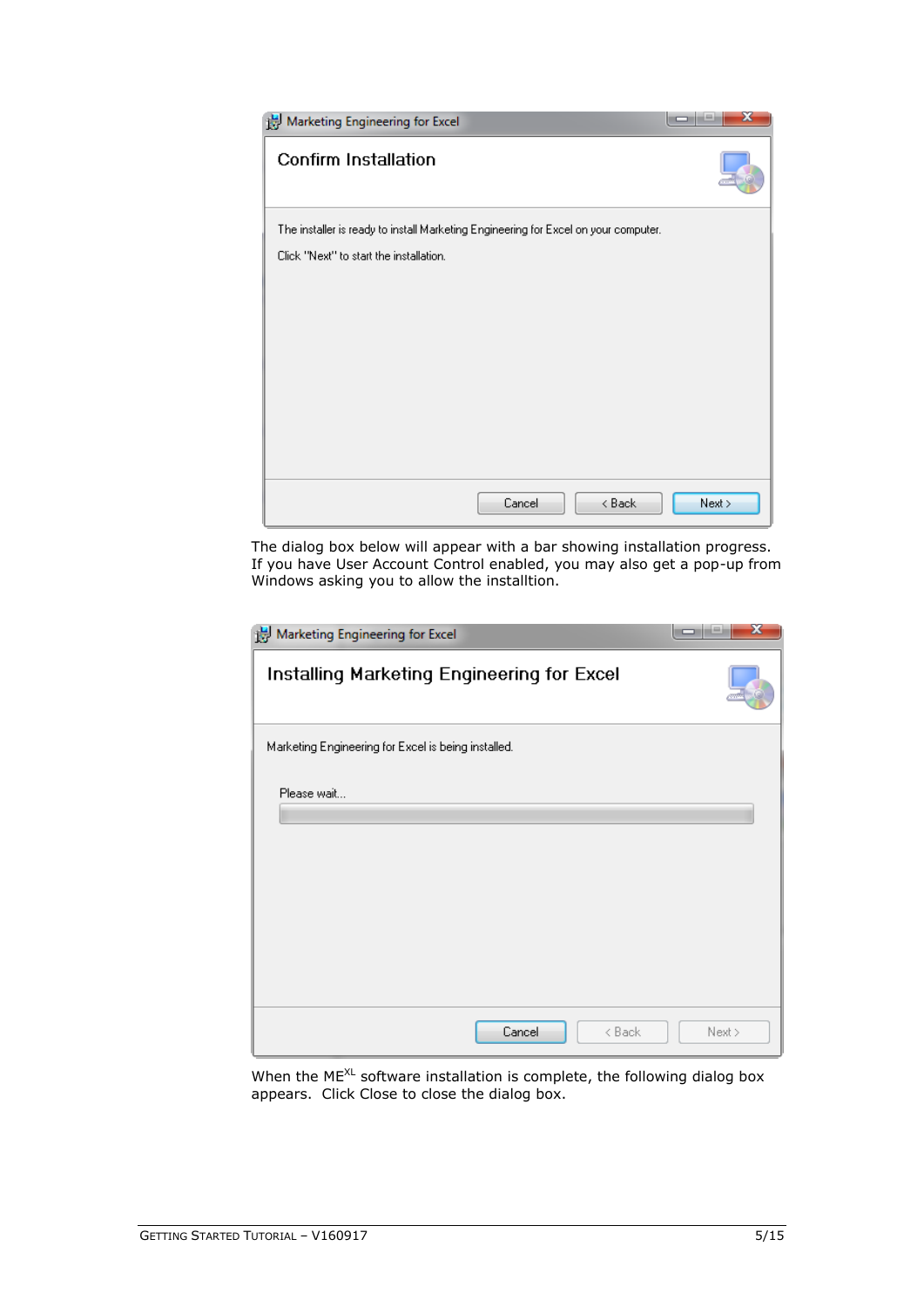

When  $ME^{XL}$  installation is fully complete, you may begin using  $ME^{XL}$ . Start Excel and click on the ME►XL drop-down menu in the Excel toolbar (under Add Ins tab in Excel 2007 and later).

### **Software Removal**

Should you need to remove  $ME^{XL}$ , you may do so from the Windows Control Panel, using the Add/Remove Programs function. Note that before installing a newer version of ME<sup>XL</sup>, you will need to remove the previous version using this process.

From the Windows Control Panel  $\rightarrow$  Add/Remove function, choose Marketing Engineering for Excel. If you have User Account Control enabled, you must confirm the removal of the software; click Yes or No as appropriate.



To preserve any files you may have created within the My Marketing Engineering directory, this directory is **not** removed during the uninstall process. If you no longer require this directory or files, you may remove them manually.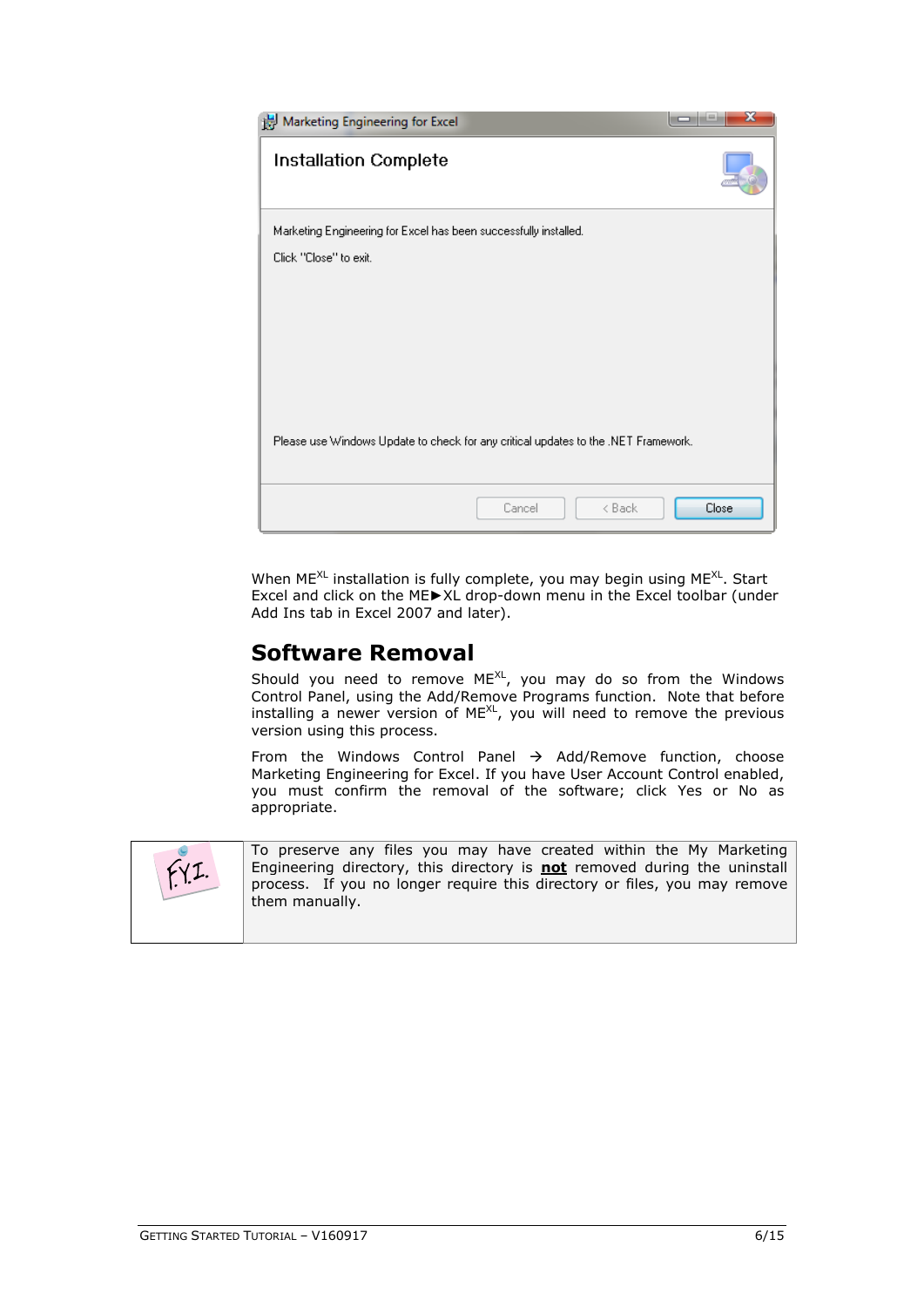### **Starting MEXL**

ME<sup>XL</sup> will load as an Excel add-in each time you start Excel and a new menu item (ME►XL) will be created. The location of the menu item will depend on your version of Excel.

### **MEXL using Excel XP or 2003**

After you open Excel, the ME►XL menu appears in the Excel toolbar. When you click on the ME►XL menu, the following menu appears:

|                |    |              | Microsoft Excel - Book1             |                                                    |   |   |        |      |             |                                       |   |   |        |
|----------------|----|--------------|-------------------------------------|----------------------------------------------------|---|---|--------|------|-------------|---------------------------------------|---|---|--------|
|                |    |              |                                     | File Edit View Insert Format Tools Data FlashPaper |   |   | Window | Help |             | MEXIL   Adobe PDF                     |   |   |        |
|                |    |              |                                     | D 2 B Z 3 + Q 3 + Q + X + a + a + 4 Σ              |   |   |        |      |             | <b>Bass Forecasting Model</b>         | ٠ |   |        |
|                |    |              |                                     |                                                    |   |   | Arial  |      |             | Conjoint                              |   | 囩 | $$ \%$ |
|                |    |              |                                     | <b>约如如国国图图问题问WReply with Changes End Review</b>    |   |   |        |      |             | Customer Choice (Logit)               | ٠ |   |        |
|                |    |              | Export * Import * Data Analysis * _ |                                                    |   |   |        |      |             | Customer Lifetime Value               |   |   |        |
|                | A1 |              | $\blacktriangledown$                | $f_x$                                              |   |   |        |      |             | GE/McKinsey Portfolio Matrix          |   |   |        |
|                |    | $\mathsf{A}$ | B                                   | C.                                                 | D | E | F      | G    |             | Positioning                           |   |   |        |
|                |    |              |                                     |                                                    |   |   |        |      |             | Resource Allocation                   | ٠ |   |        |
| $\overline{2}$ |    |              |                                     |                                                    |   |   |        |      |             | Segmentation/Targeting                | ٠ |   |        |
| 3<br>4         |    |              |                                     |                                                    |   |   |        |      | O.          | Getting Started (PDF)                 |   |   |        |
| 5              |    |              |                                     |                                                    |   |   |        |      | $\boxed{2}$ | Marketing Engineering for Excel Help  |   |   |        |
| 6              |    |              |                                     |                                                    |   |   |        |      |             | About Marketing Engineering for Excel |   |   |        |
| 7<br>8         |    |              |                                     |                                                    |   |   |        |      |             | About DecisionPro                     |   |   |        |
| 9              |    |              |                                     |                                                    |   |   |        |      |             |                                       |   |   |        |
| 10             |    |              |                                     |                                                    |   |   |        |      |             |                                       |   |   |        |
| 11             |    |              |                                     |                                                    |   |   |        |      |             |                                       |   |   |        |
| 12<br>13       |    |              |                                     |                                                    |   |   |        |      |             |                                       |   |   |        |
| 14             |    |              |                                     |                                                    |   |   |        |      |             |                                       |   |   |        |
| 15             |    |              |                                     |                                                    |   |   |        |      |             |                                       |   |   |        |
| 16             |    |              |                                     |                                                    |   |   |        |      |             |                                       |   |   |        |

In the sections that follow, you will find descriptions of the elements within the individual software models.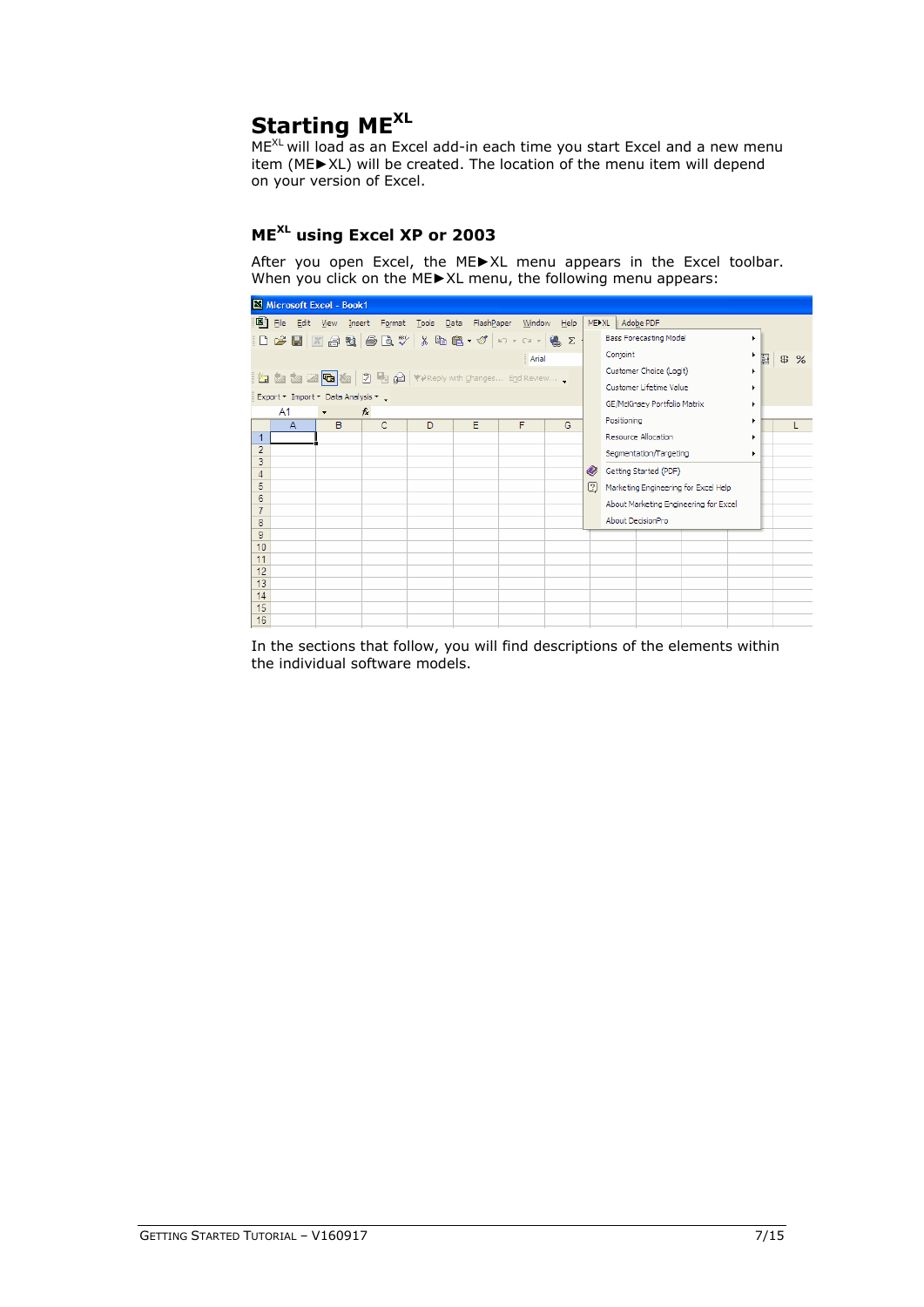### **ME XL using Excel 2007, 2010, 2013, or 2016**

With recent versions of Excel, the ME►XL menu is accessed from the Add-Ins tab, as shown in the sequence below.

| Book1 - Microsoft Excel<br><b>ga</b><br>Home<br>Page Layout<br>Formulas<br>Add-Ins<br>Insert<br>Data<br>Review<br>View<br>■ りゃい×園 ▼<br>$f_x$<br>A1<br>$\circ$<br>$\blacktriangledown$<br>F<br>н<br>B<br>D<br>E<br>G<br>$\mathbb A$<br>C<br>$\mathbf{1}$<br>$\overline{2}$<br><br>Home<br>Page Layout<br>Formulas<br>Insert<br>Data<br>$ME \triangleright XL \preceq$<br>Menu Commands<br>Ü<br>U<br>$\blacksquare$<br>U<br><b>Links</b><br>1 |  |   |  |  |  |  |  |
|---------------------------------------------------------------------------------------------------------------------------------------------------------------------------------------------------------------------------------------------------------------------------------------------------------------------------------------------------------------------------------------------------------------------------------------------|--|---|--|--|--|--|--|
|                                                                                                                                                                                                                                                                                                                                                                                                                                             |  |   |  |  |  |  |  |
|                                                                                                                                                                                                                                                                                                                                                                                                                                             |  |   |  |  |  |  |  |
|                                                                                                                                                                                                                                                                                                                                                                                                                                             |  |   |  |  |  |  |  |
|                                                                                                                                                                                                                                                                                                                                                                                                                                             |  |   |  |  |  |  |  |
|                                                                                                                                                                                                                                                                                                                                                                                                                                             |  |   |  |  |  |  |  |
|                                                                                                                                                                                                                                                                                                                                                                                                                                             |  |   |  |  |  |  |  |
|                                                                                                                                                                                                                                                                                                                                                                                                                                             |  |   |  |  |  |  |  |
|                                                                                                                                                                                                                                                                                                                                                                                                                                             |  |   |  |  |  |  |  |
|                                                                                                                                                                                                                                                                                                                                                                                                                                             |  |   |  |  |  |  |  |
|                                                                                                                                                                                                                                                                                                                                                                                                                                             |  |   |  |  |  |  |  |
|                                                                                                                                                                                                                                                                                                                                                                                                                                             |  |   |  |  |  |  |  |
|                                                                                                                                                                                                                                                                                                                                                                                                                                             |  |   |  |  |  |  |  |
|                                                                                                                                                                                                                                                                                                                                                                                                                                             |  |   |  |  |  |  |  |
|                                                                                                                                                                                                                                                                                                                                                                                                                                             |  |   |  |  |  |  |  |
|                                                                                                                                                                                                                                                                                                                                                                                                                                             |  |   |  |  |  |  |  |
|                                                                                                                                                                                                                                                                                                                                                                                                                                             |  |   |  |  |  |  |  |
|                                                                                                                                                                                                                                                                                                                                                                                                                                             |  |   |  |  |  |  |  |
|                                                                                                                                                                                                                                                                                                                                                                                                                                             |  | o |  |  |  |  |  |

When you click on the drop down arrow next to the ME►XL menu, the following menu appears:

|                | Home                                                  | <b>Insert</b>                          | Page Layout Formulas                  |   | Data |
|----------------|-------------------------------------------------------|----------------------------------------|---------------------------------------|---|------|
|                | $ME$ $\blacktriangleright$ $XL$ $\blacktriangleright$ |                                        |                                       |   |      |
|                |                                                       | <b>Bass Forecasting Model</b>          |                                       | ٠ |      |
|                | Conjoint                                              |                                        |                                       |   |      |
|                |                                                       | <b>Customer Choice (Logit)</b>         |                                       | ٠ |      |
|                |                                                       | Customer Lifetime Value                |                                       |   | ш    |
|                |                                                       | <b>GE Portfolio Matrix</b>             |                                       | ь |      |
|                | Positioning                                           |                                        |                                       |   |      |
|                |                                                       | <b>Resource Allocation</b>             |                                       |   |      |
|                |                                                       | <b>Segmentation and Classification</b> |                                       |   |      |
| ≤อ             |                                                       | Getting Started (PDF)                  |                                       |   |      |
| $\circledcirc$ |                                                       |                                        | Marketing Engineering for Excel Help  |   |      |
|                |                                                       |                                        | About Marketing Engineering for Excel |   |      |
|                |                                                       | <b>About DecisionPro</b>               |                                       |   |      |
|                |                                                       |                                        |                                       |   |      |

In the sections that follow, you will find descriptions of the elements within the individual software models.

# **Activating MEXL**

Most copies of ME<sup>XL</sup> will be fully functional for a brief trial period before requiring activation. You can see how many days remain on your license by clicking the About Marketing Engineering for Excel item in the ME<sup>XL</sup> toolbar item. If the software is not activated within the trial period, it will revert to a demo mode and the ME<sup>XL</sup> analysis option will be disabled.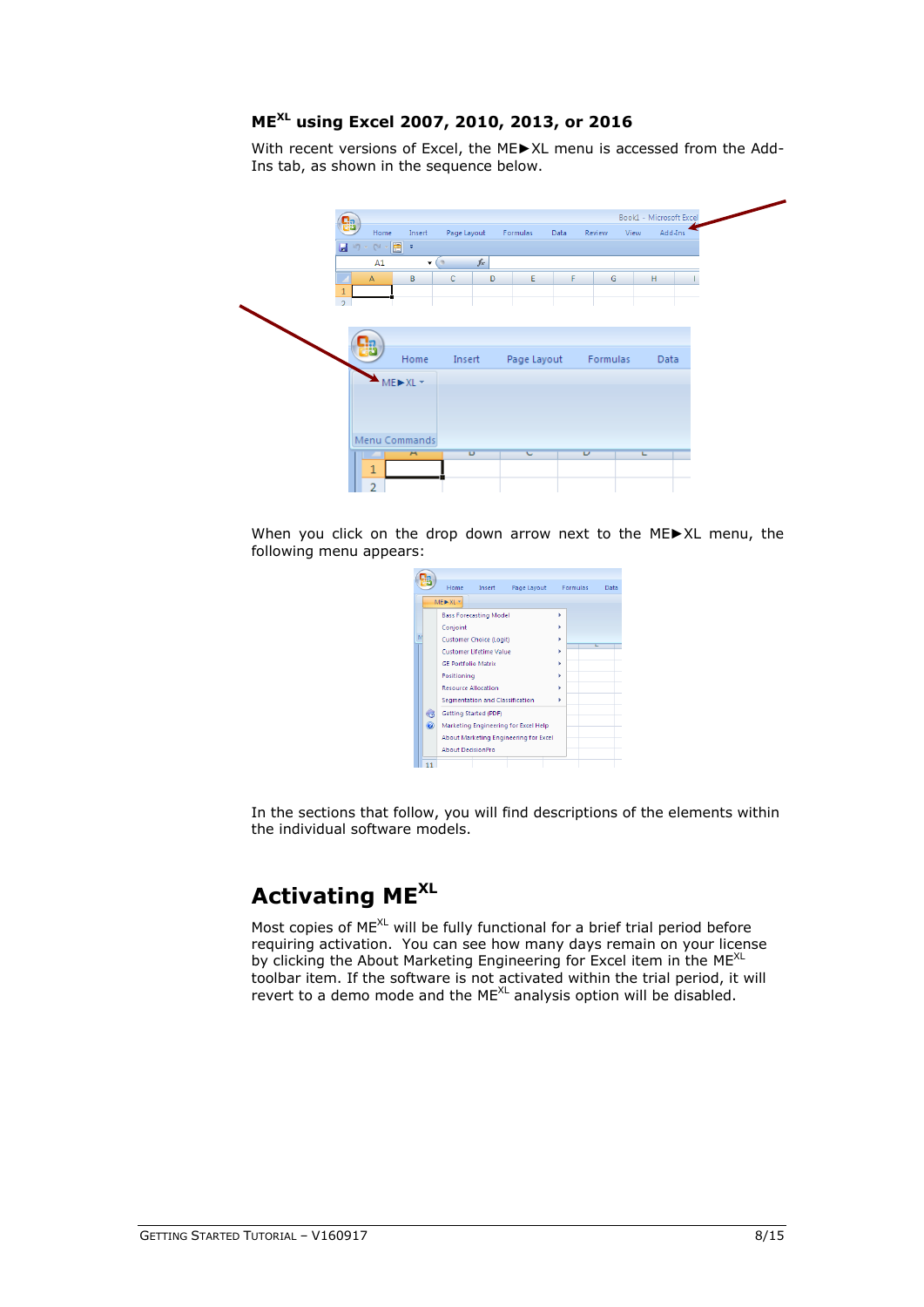| ME About Marketing Engineering for Excel                                                                                                                                                 |                                                                                                                                                                                                                                                                                                   |         |
|------------------------------------------------------------------------------------------------------------------------------------------------------------------------------------------|---------------------------------------------------------------------------------------------------------------------------------------------------------------------------------------------------------------------------------------------------------------------------------------------------|---------|
|                                                                                                                                                                                          | Marketing Engineering for Excel Release 2 is the latest<br>generation of the Marketing Engineering software. This new<br>version has enhanced functionality for several models. It is<br>designed to accompany the new Lilien/Rangaswamy/De<br>Bruyn book on Principles of Marketing Engineering. |         |
| Rangaswamy, and Arnaud De Bruyn                                                                                                                                                          | <b>Principles of Marketing Engineering 2nd Edition by Gary L. Lilien, Arvind</b>                                                                                                                                                                                                                  |         |
| For more information, please visit our website at<br>http://www.decisionpro.biz/<br>or email us at support@decisionpro.biz                                                               |                                                                                                                                                                                                                                                                                                   |         |
| CLR version 4.0.30319.296                                                                                                                                                                | Operating system version Microsoft Windows NT 6.1.7601 Service Pack 1.                                                                                                                                                                                                                            |         |
| Marketing Engineering for Excel <sup>11</sup> version 2.0<br>Build 4808 Revision 28170<br>License Status: Trial license Expired.<br>Trial Start Date: Monday, February 25, 2013 12:00 AM | Trial End Date: Wednesday, February 27, 2013 12:00 AM                                                                                                                                                                                                                                             | ▴<br>Ξ  |
| Activate Online                                                                                                                                                                          | <b>Buy Now</b>                                                                                                                                                                                                                                                                                    | Refresh |
| <b>Activate Manually</b>                                                                                                                                                                 |                                                                                                                                                                                                                                                                                                   | OK      |

### **Obtaining a Software License**

There are different options for obtaining a software license depending on your university (#2 is most common):

- 1. If your university has provided you with a Software License ID and Software Password, you may use that to activate the software.
- 2. If you have subscribed to the student materials on the DecisionPro website, you may request a Software License ID and Password on the website at [http://www.decisionpro.biz/students/current](http://www.decisionpro.biz/students/current-students/access-software)[students/access-software:](http://www.decisionpro.biz/students/current-students/access-software)

|                            | ID below.                                    |  |  |
|----------------------------|----------------------------------------------|--|--|
|                            | <b>O</b> Get License ID to Activate Software |  |  |
| <b>O</b> Download Software |                                              |  |  |

3. If your university has provided the software download but not access to the DecisionPro website, you may click the "Buy Now" button to purchase a license from within the software.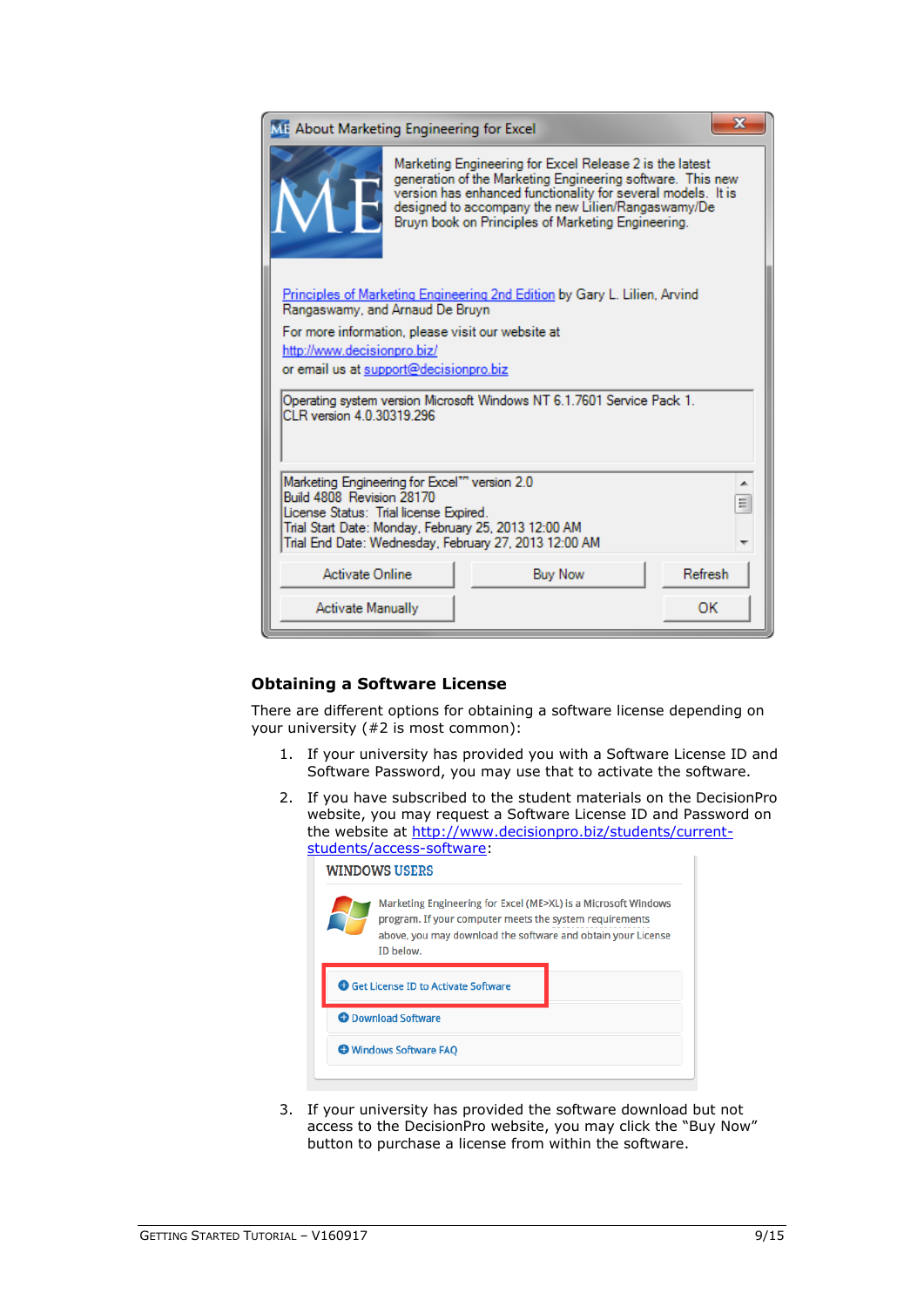### **Activating Your Software (requires an internet connection)**

There are two methods to activate your software:

#### 1. **Activate Online**

The first (and preferred) method is to use the Activate Online option. The Activate Online option will automatically connect to our license server to activate the software using your License ID and Password. To start the process, click the Activate Online button and a new window will open where you enter your License ID, Password, and Email Address:

| х<br>릐<br><b>1: Activate Online</b>                                                                                                                                                                                                                                                |
|------------------------------------------------------------------------------------------------------------------------------------------------------------------------------------------------------------------------------------------------------------------------------------|
| Please use the License ID and Password given to you to activate. An<br>Internet connection is required. If you encounter an error, please double-<br>check that the License ID and Password are correct, and temporarily disable<br>any personal firewalls you may have installed. |
| License ID:<br>Password:                                                                                                                                                                                                                                                           |
| Email Address:                                                                                                                                                                                                                                                                     |
| Activate<br>Cancel                                                                                                                                                                                                                                                                 |

After entering your information, click Activate. You will receive an "Action Complete" message if the activation is successful. The About Marketing Engineering for Excel window should now show that your license status is Active.

|                                                                                                     | х<br>ME About Marketing Engineering for Excel                                                                                                                                                                                                                                                     |  |  |  |  |  |
|-----------------------------------------------------------------------------------------------------|---------------------------------------------------------------------------------------------------------------------------------------------------------------------------------------------------------------------------------------------------------------------------------------------------|--|--|--|--|--|
|                                                                                                     | Marketing Engineering for Excel Release 2 is the latest<br>generation of the Marketing Engineering software. This new<br>version has enhanced functionality for several models. It is<br>designed to accompany the new Lilien/Rangaswamy/De<br>Bruyn book on Principles of Marketing Engineering. |  |  |  |  |  |
|                                                                                                     | Principles of Marketing Engineering 2nd Edition by Gary L. Lilien, Arvind<br>Rangaswamy, and Arnaud De Bruyn                                                                                                                                                                                      |  |  |  |  |  |
|                                                                                                     | For more information, please visit our website at<br>http://www.decisionpro.biz/<br>or email us at support@decisionpro.biz                                                                                                                                                                        |  |  |  |  |  |
| Operating system version Microsoft Windows NT 6.1.7601 Service Pack 1.<br>CLR version 4.0.30319.296 |                                                                                                                                                                                                                                                                                                   |  |  |  |  |  |
| <b>Come 4808 Revision Zone</b>                                                                      | Marketing Engineering for Excel"" version 2.0                                                                                                                                                                                                                                                     |  |  |  |  |  |
| License status: Active                                                                              | Effective Start Date: Monday, March 25, 2013 12:00 AM<br>Effective End Date: Tuesday, March 25, 2014 12:00 AM                                                                                                                                                                                     |  |  |  |  |  |
| Activate Online                                                                                     | Refresh<br><b>Buy Now</b>                                                                                                                                                                                                                                                                         |  |  |  |  |  |
| Activate Manually                                                                                   | ΩК                                                                                                                                                                                                                                                                                                |  |  |  |  |  |

If the activation fails or you find your software is not active even after receiving an "Action Complete" message, it is usually an indication that a firewall or other computer/network security is preventing our activation server from communicating with your computer to complete the activation. In this case, proceed to the Activate Manually option.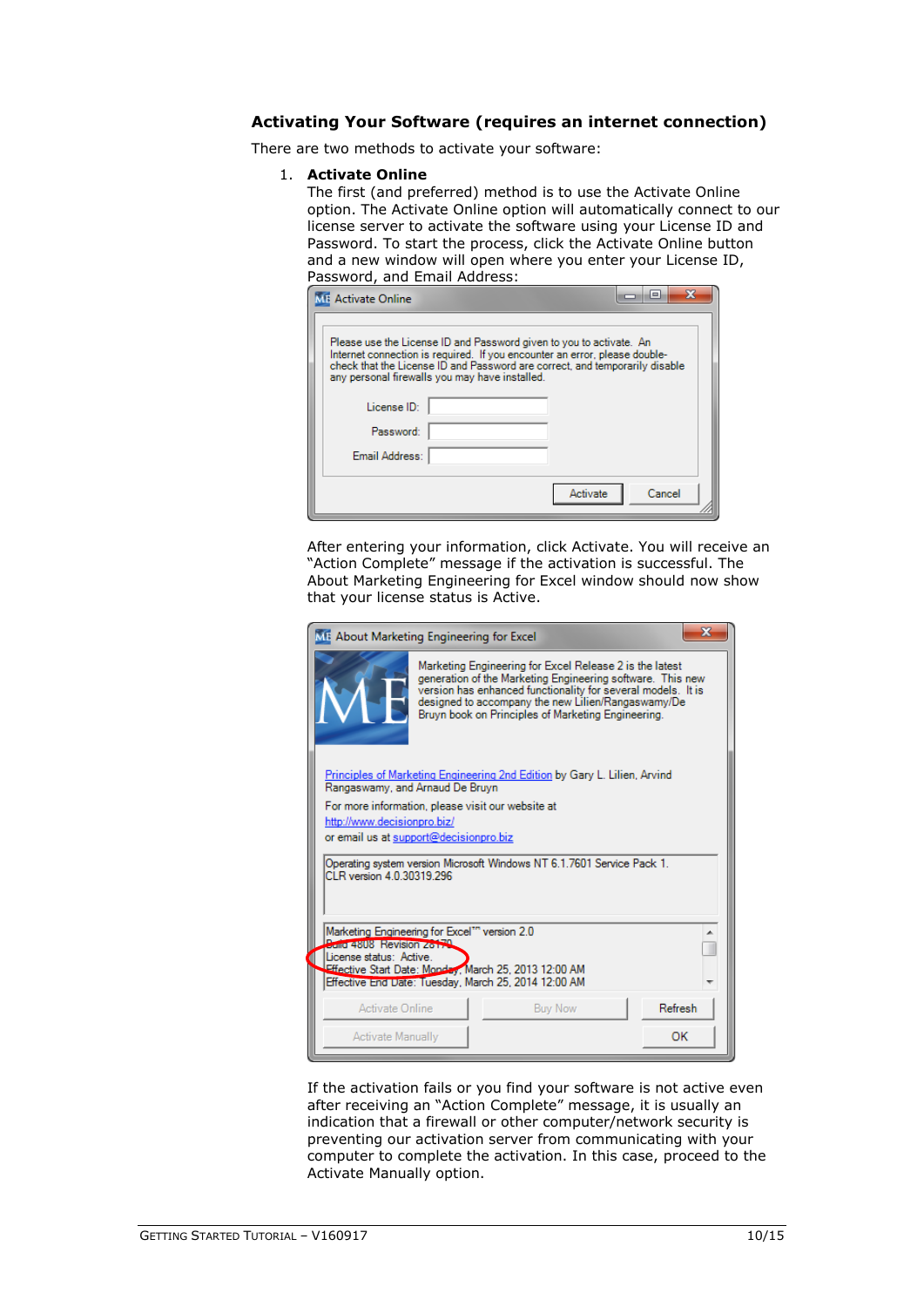#### 2. **Activate Manually**

The second method (if the online activation does not work) is the Activate Manually option. The manual activation process requires copying and pasting data between the software and our license server to complete the activation. Clicking the Activate Manually button will bring up the following window:

| MF Activate Manually                                                                                                  |      |       | اصراه | $\mathbf{x}$             |
|-----------------------------------------------------------------------------------------------------------------------|------|-------|-------|--------------------------|
| Step 1: Enter your activation information and click Generate Request:<br>License ID:<br>Password:<br>Generate Request |      |       |       |                          |
| Step 2: Copy the activation request and paste it into the activation web page:<br><b>Activation Request:</b>          |      |       |       |                          |
|                                                                                                                       |      |       |       |                          |
|                                                                                                                       |      |       |       |                          |
|                                                                                                                       |      |       |       |                          |
|                                                                                                                       |      |       |       |                          |
|                                                                                                                       | Copy |       |       | Open Activation Web Page |
| Step 3: Copy the Activation Code from the web page, paste it below, and click Activate:<br>Activation Code:           |      |       |       |                          |
|                                                                                                                       |      |       |       |                          |
|                                                                                                                       |      |       |       |                          |
|                                                                                                                       |      |       |       |                          |
|                                                                                                                       |      |       |       |                          |
|                                                                                                                       |      | Paste |       | Activate                 |

Enter your License ID and Password and click Generate Request. The Activation Request data section will fill with the necessary information identifying your software and computer:

| <b>ME</b> Activate Manually | o                                                                                                                                                                                                                                                                                                                                                                                                                                                                                                                                                                                                                                                                                                                                                                                                                                                                                                           |  |
|-----------------------------|-------------------------------------------------------------------------------------------------------------------------------------------------------------------------------------------------------------------------------------------------------------------------------------------------------------------------------------------------------------------------------------------------------------------------------------------------------------------------------------------------------------------------------------------------------------------------------------------------------------------------------------------------------------------------------------------------------------------------------------------------------------------------------------------------------------------------------------------------------------------------------------------------------------|--|
| Password:                   | Step 1: Enter your activation information and click Generate Request:<br>License ID: 12345678<br><br>Generate Request                                                                                                                                                                                                                                                                                                                                                                                                                                                                                                                                                                                                                                                                                                                                                                                       |  |
| T.JV426i                    | Step 2: Copy the activation request and paste it into the activation web page:<br>Activation Request:<br><activateinstallationlicensefile><encryptionkeyid>31f7b7cf-3bb9-4fe6-8a5a-<br/>b8b3df99bf5c</encryptionkeyid><encrypteddata <br="" id="PrivateData">Ξ<br/>Type="http://www.w3.org/2001/04/xmlenc#Element"<br/>kmlns="http://www.w3.org/2001/04/xmlenc#"&gt;<cipherdata><ciphervalue>aD<br/>+ak5jLCGwL494yuTwcSFApmbQspavshFrB0QkL51ohDaANi4JijTHai3WakkcZ0A/JcJPhdoyKtuaEuh<br/>KQd6I6i11NtkOG2SX6sUNBIoCbI6orTtej2YtalbzipL1/qMwA0L5zRqQr3LF9OCxsIM1wySfvd7/zCAaP<br/>vsxrZoy2KkWk/Wv3rRQZ0KkFwuUct3093aY2NScPETAanDavOYTV93de9+pwiBCMaxX/Jzr7hwk<br/>+RRZNrDZH57jr0+m4iO2nbNVuVPKjt73U8BUV2wARfDjWO6uZvSH9ABOKN0W5GOBHXztT/hhgm<br/>bHUWumwO8lPkBS4ClbqbXGOpho0cJPzwXeikXD/8Z01F851TTaosTp4qQq4tQXEiTE/mlK/G9HJx/ .</ciphervalue></cipherdata></encrypteddata></activateinstallationlicensefile> |  |
|                             | Open Activation Web Page<br>Copy                                                                                                                                                                                                                                                                                                                                                                                                                                                                                                                                                                                                                                                                                                                                                                                                                                                                            |  |

#### **Click the Copy button and then the Open Activation Web**  Page button. A new webpage will open in your browser. Follow the online instructions to paste the Activation Request data into the website: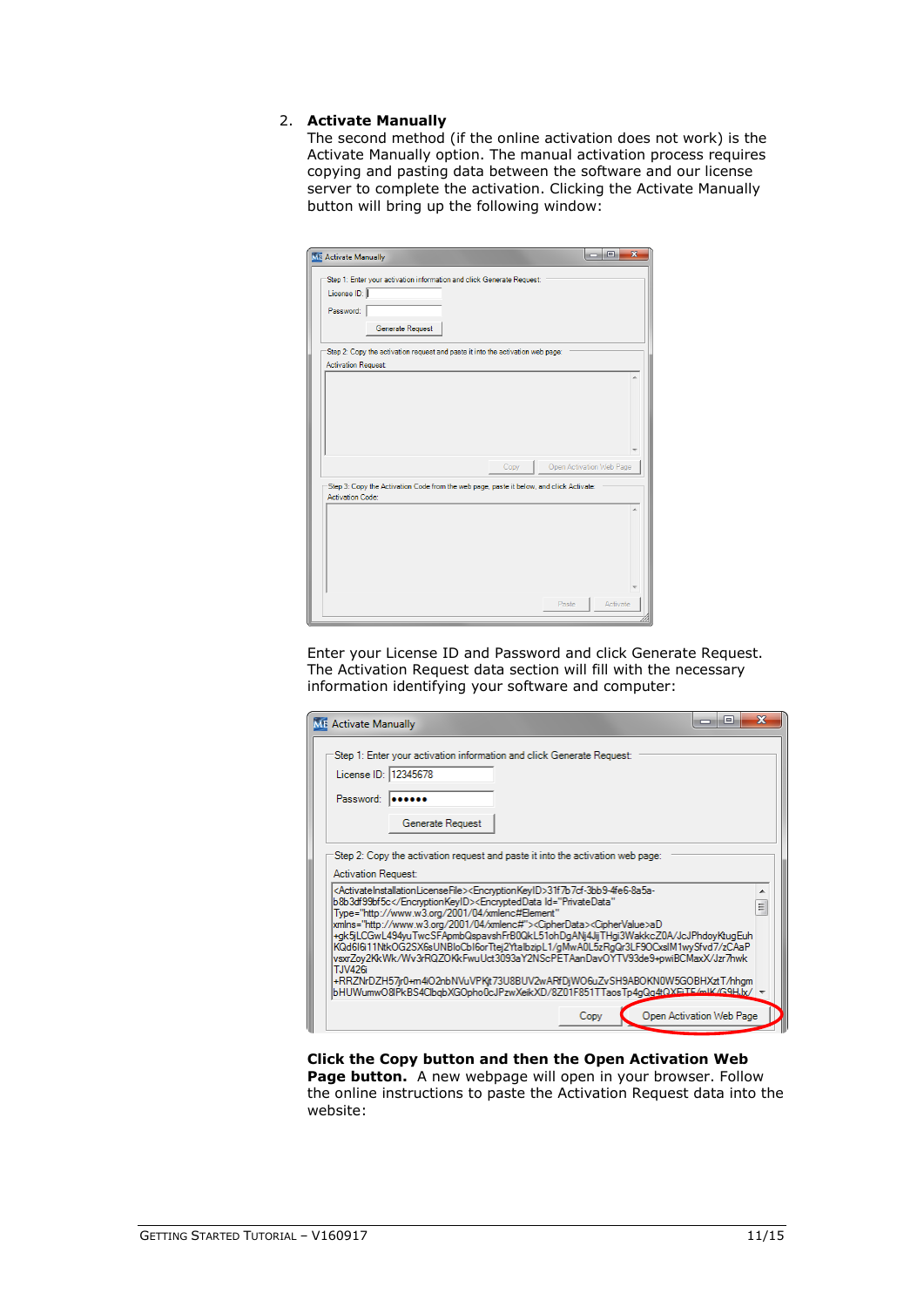#### **Manual Request**

This page may be used for processing manual requests, including appropriate method of posting the request to retrieve a response.

#### **Copy and Paste Request**

Please copy the request from the application, right-click in the text box below and click paste, then click the submit button below.

| <activateinstallationlicensefile></activateinstallationlicensefile>  |   |
|----------------------------------------------------------------------|---|
| <encrvptionkevid>31f7b7cf-3bb9-4fe6-8a5a-</encrvptionkevid>          |   |
| b8b3df99bf5c                                                         | Ξ |
| <encrypteddata <="" id="PrivateData" td=""><td></td></encrypteddata> |   |
| Type="http://www.w3.org/2001/04/xmlenc#Elem                          |   |
| ent"                                                                 |   |
| xmlns="http://www.w3.org/2001/04/xmlenc#">                           |   |
| <cipherdata></cipherdata>                                            |   |
| <ciphervalue>aD+qk5jLCGwL494vuTwcSFApmbQspa</ciphervalue>            |   |
| vshFrB0QkL51ohDqANj4JijTHqi3WakkcZ0A/JcJPhd                          |   |
| oyKtuqEuhKQd6I6i11NtkOG2SX6sUNBIoCbI6orTtej                          |   |
| 2YtaIbzipL1/qMwA0L5zRqQr3LF9OCxslM1wySfvd7/                          |   |
| zCAaPvsxrZov2KkWk/Wv3rROZOKkFwuUct3093aY2NS                          |   |
| cPETAanDavOYTV93de9+pwiBCMaxX/Jzr7hwkTJV426                          |   |
| i+RRZNrDZH57jr0+rn4iO2nbNVuVPKjt73U8BUV2wAR                          |   |

Clicking the Submit button will provide a Response code that must then be copied and pasted back into to the software.

#### **Manual Request**

 $\Rightarrow$  Submit



**Download** 

Paste the Activation Code into the software and click Activate to complete the process.

| Step 2: Copy the activation request and paste it into the activation web page:                                                                                                                                                                                                                                                                                                                                                                                                                                                                                                                                                                                                                                                                                   |  |                   |  |  |
|------------------------------------------------------------------------------------------------------------------------------------------------------------------------------------------------------------------------------------------------------------------------------------------------------------------------------------------------------------------------------------------------------------------------------------------------------------------------------------------------------------------------------------------------------------------------------------------------------------------------------------------------------------------------------------------------------------------------------------------------------------------|--|-------------------|--|--|
| <b>Activation Request:</b>                                                                                                                                                                                                                                                                                                                                                                                                                                                                                                                                                                                                                                                                                                                                       |  |                   |  |  |
| <activateinstallationlicensefile><encrvptionkevid>31f7b7cf-3bb9-4fe6-8a5a-<br/>▴<br/>b8b3df99bf5c<encrypteddata <br="" id="PrivateData">Ξ<br/>Type="http://www.w3.org/2001/04/xmlenc#Element"<br/>xmlns="http://www.w3.org/2001/04/xmlenc#"&gt;<cipherdata><ciphervalue>Pkp8lfgUZfFUpqMbgDf<br/>9przNKeMjzpZtUa9lcDaK0JxXgIMZs4C5GlqVDUCdF5DUsiut1Amap2JKsvLBaBoQmrg283gFlqDmycf<br/>Tp7SCG<br/>+RiiWBXacXW/oC09aosRacWBw2u/eXxxTGRU8HViXa4Z8W659ONAUeQ0Y/JV5KfT1a0LFDJhSc<br/>4d/d8d7jj9b7qXHe8bx0MBa5X6bihNqLDPxGr6ExsyoHo0mwqlOqF1RoduigrVpdL45wYj/tQhcnmGtDX<br/>arYXxxJx50cz9vvSlofKRNf1Wo4f2tlllyt5/cqqSH3OUh9u0uRFTkbEkiwA2vL/0Z<br/>+1RIN8V8xpm5EDfkwvadp</ciphervalue></cipherdata></encrypteddata></encrvptionkevid></activateinstallationlicensefile> |  |                   |  |  |
| Open Activation Web Page<br>Copy                                                                                                                                                                                                                                                                                                                                                                                                                                                                                                                                                                                                                                                                                                                                 |  |                   |  |  |
| Step 3: Copy the Activation Code from the web page, paste it below, and click Activate:<br>Activation Code:                                                                                                                                                                                                                                                                                                                                                                                                                                                                                                                                                                                                                                                      |  |                   |  |  |
| xml version="1.0" encoding="utf-8"?<br><activateinstallationlicensefile><br/><encrypteddata <br="" id="PrivateData" type="http://www.w3.org/2001/04/xmlenc#Element">xmlns="http://www.w3.org/2001/04/xmlenc#"&gt;<br/><cipherdata></cipherdata></encrypteddata></activateinstallationlicensefile>                                                                                                                                                                                                                                                                                                                                                                                                                                                                |  | ▲                 |  |  |
| <ciphervalue>EG5iNkibTFHziLT3lQzE3/qF6Bv0D/1PqHGiiwila1ddCzApB4pBUX3iHHEWsIZNEGXt<br/>a35K1VOwFZHv/Yo<br/>+X6mtoZ1QngUtmeG3ApFXpY61CSig5SfGXmATa/QDAxsE34n4H8Y0a9iOLINpi5/24tfNuNVpGvg<br/>+v1buQvA9aid9xWOnRZPbnEeHaAD4+HafJ3x+OxcK+JaGP</ciphervalue>                                                                                                                                                                                                                                                                                                                                                                                                                                                                                                          |  |                   |  |  |
|                                                                                                                                                                                                                                                                                                                                                                                                                                                                                                                                                                                                                                                                                                                                                                  |  | Paste<br>Activate |  |  |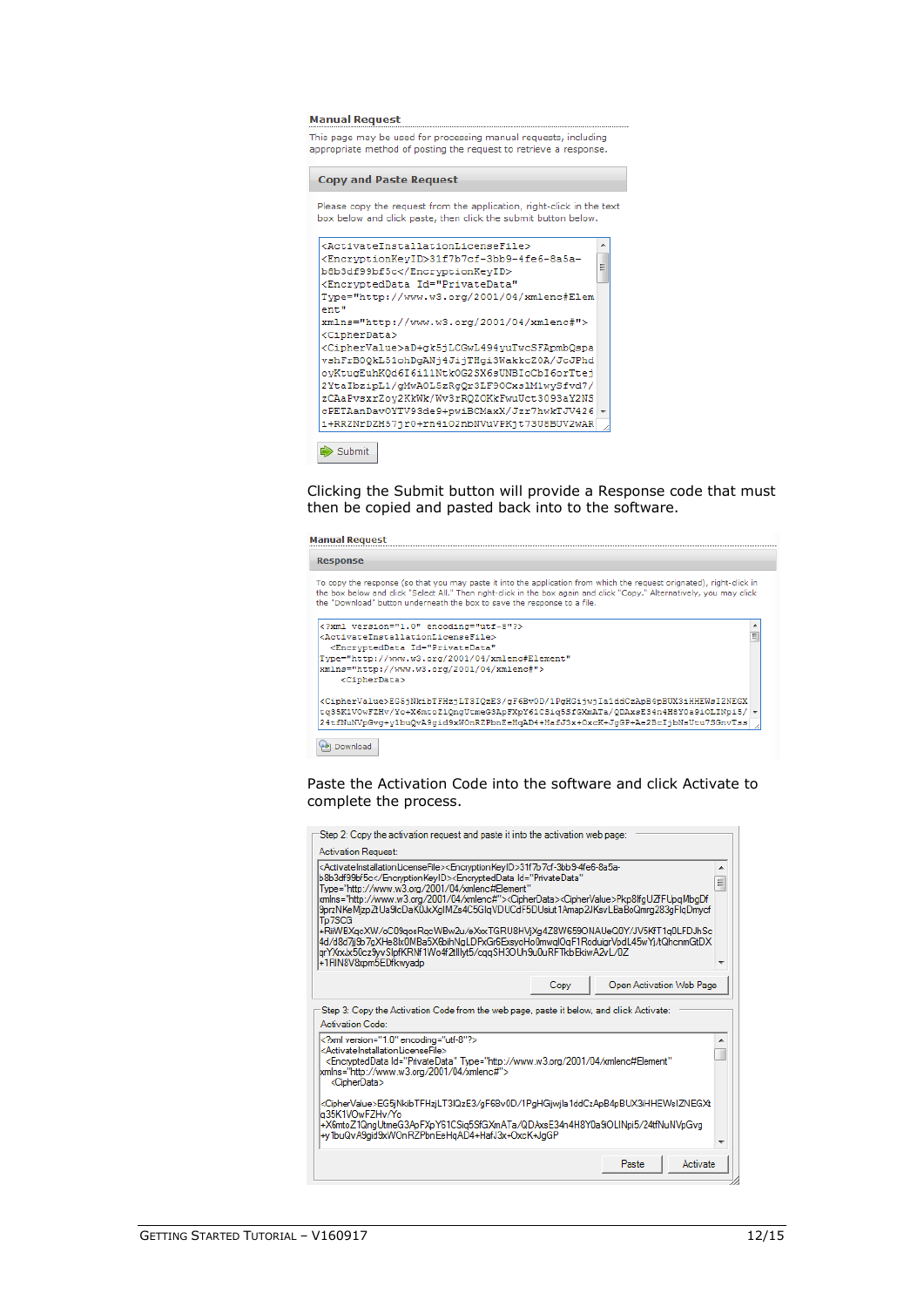# **Tutorials**

 $ME^{XL}$  is distributed with tutorials for each individual model. These tutorials can be found in the submenu for each model, as illustrated below.

|     |                          | $\boxed{24 - 1}$<br>町ャ                |    |                          |        |      | Book1   |
|-----|--------------------------|---------------------------------------|----|--------------------------|--------|------|---------|
|     | <b>File</b>              | Home<br>Page Layout<br>Insert         |    | Formulas<br>Data         | Review | View | Add-Ins |
|     |                          | $ME + XL$ *                           |    |                          |        |      |         |
|     |                          | <b>Bass Forecasting Model</b><br>ь    |    |                          |        |      |         |
|     |                          | Conjoint                              | ь  |                          |        |      |         |
| Μ   |                          | Customer Choice (Logit)<br>Þ          |    |                          |        |      |         |
|     |                          | <b>Customer Lifetime Value</b><br>ь   |    |                          |        |      |         |
|     |                          | <b>GE Portfolio Matrix</b>            | r  | <b>Create Template</b>   | G      | H    |         |
|     |                          | Positioning<br>ь                      |    | <b>Run Analysis</b>      |        |      |         |
|     |                          | Pricing                               | ≤ອ | <b>GE Tutorial (PDF)</b> |        |      |         |
|     |                          | <b>Resource Allocation</b><br>r       |    |                          |        |      |         |
|     |                          | Segmentation and Classification       | ь  |                          |        |      |         |
|     | $\zeta_{\bm{\vartheta}}$ | Getting Started (PDF)                 |    |                          |        |      |         |
|     | ?                        | Marketing Engineering for Excel Help  |    |                          |        |      |         |
|     |                          | Buy / Activate                        |    |                          |        |      |         |
|     |                          | About Marketing Engineering for Excel |    |                          |        |      |         |
| 11  |                          | <b>About DecisionPro</b>              |    |                          |        |      |         |
| 12  |                          |                                       |    |                          |        |      |         |
| 13  |                          |                                       |    |                          |        |      |         |
| 14  |                          |                                       |    |                          |        |      |         |
| 15. |                          |                                       |    |                          |        |      |         |

Users new to Marketing Engineering will find the tutorials provide valuable explanations of the models, data requirements, how data are used, and how to interpret the model output.

# **Help Files**

Within each ME<sup>XL</sup> model, you will find context-sensitive Help files. To use the integrated Help capability, click on the icon shown in the top-right corner of each ME<sup>XL</sup> dialog box.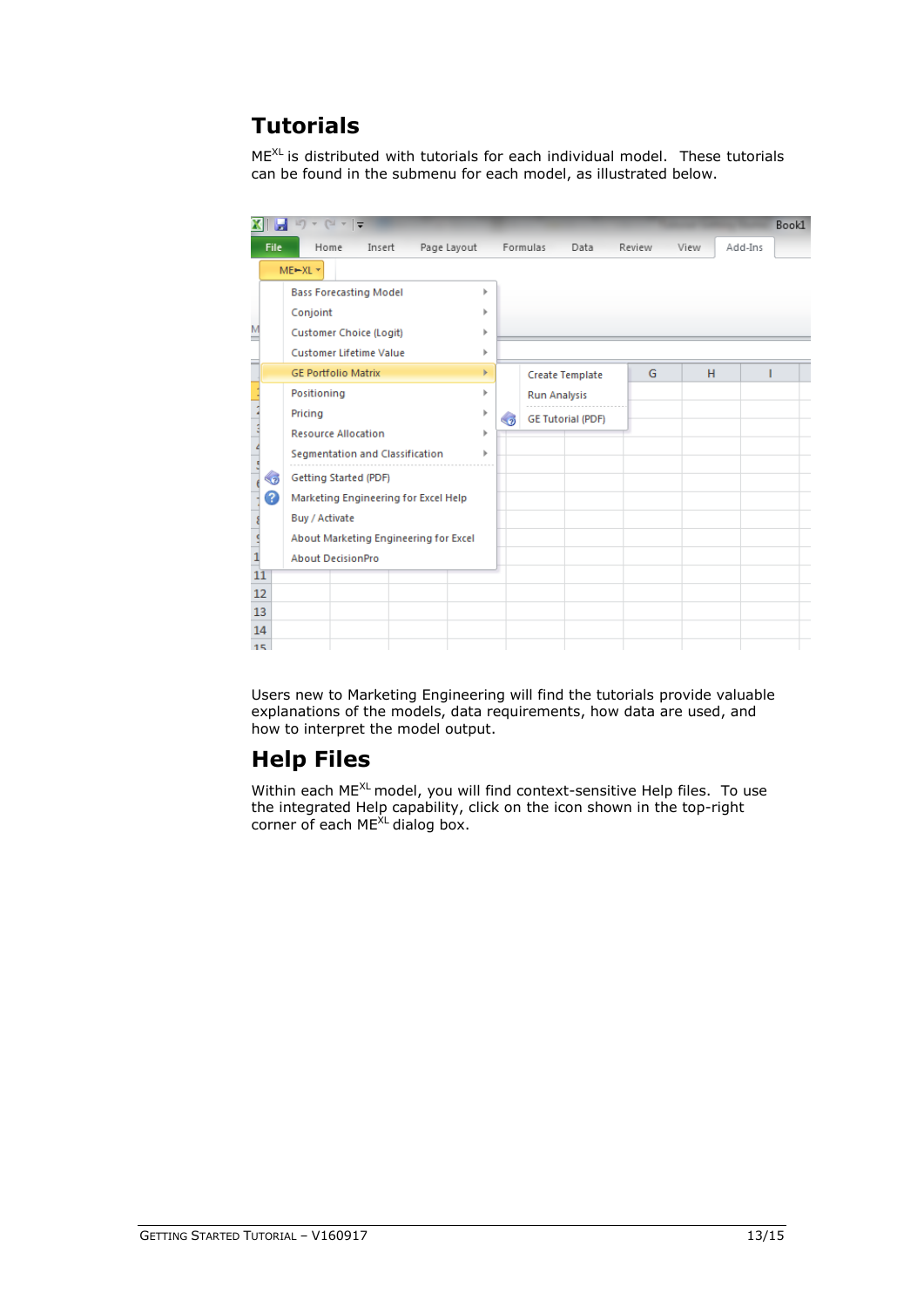| <b>ME</b> Create Positioning Template                                                                                                                                                                                            | X  |  |  |  |  |
|----------------------------------------------------------------------------------------------------------------------------------------------------------------------------------------------------------------------------------|----|--|--|--|--|
| Please select the options, types and size of data<br>necessary to design your positioning analysis template.                                                                                                                     |    |  |  |  |  |
| <b>Options</b>                                                                                                                                                                                                                   |    |  |  |  |  |
| Number of columns (e.g., brands)                                                                                                                                                                                                 | 2  |  |  |  |  |
| C Perceptual data only                                                                                                                                                                                                           |    |  |  |  |  |
| C Preference data only                                                                                                                                                                                                           |    |  |  |  |  |
| C Perceptual AND preference data                                                                                                                                                                                                 |    |  |  |  |  |
| Perceptual data                                                                                                                                                                                                                  |    |  |  |  |  |
| Number of rows (e.g., attributes)                                                                                                                                                                                                | 2  |  |  |  |  |
| <b>Respondents</b>                                                                                                                                                                                                               |    |  |  |  |  |
| Number of respondents                                                                                                                                                                                                            | 12 |  |  |  |  |
| Include individual respondents' matrices<br>(Useful if you collect your data manually from a<br>survey. Once the template is generated, formulas will<br>not be updated if you add respondents)<br>□ Include Segmentation Column |    |  |  |  |  |
| Cancel                                                                                                                                                                                                                           | OK |  |  |  |  |

After clicking  $\boxed{?}$ , move your mouse to the area of the dialog box with which you would like help, and click it. A Help dialog box will open for the specific area and also show the complete Help index.

The complete Help index also is available as a selection from the ME►XL menu.

### **Using MEXL with Excel**

The ME<sup>XL</sup> software is an Excel add-in which allows you to use the full range of Excel capabilities along with your ME<sup>XL</sup> tools. While a full description of Excel capabilities is beyond the scope of this guide, here are a few suggestions to enhance your use of  $ME^{XL}$ .

- All  $ME^{XL}$  output is delivered in an Excel workbook, using standard Excel objects such as cells, charts and graphs. Right-clicking on a label, chart or line will allow you to format that item as you would in any Excel workbook. This is useful when incorporating  $ME^{XL}$ output in a presentation.
- $ME^{XL}$  outputs all the data in a given study, some of which might be superfluous in your final analysis. You can select and delete any output that does add value to the analysis to reduce the "chart clutter".
- Using the right mouse button you can easily change the color or weight of lines to draw attention to items that are critical in your analysis.

The Help menu item in the Excel toolbar will offer you additional resources to allow you to customize your ME<sup>XL</sup> output.